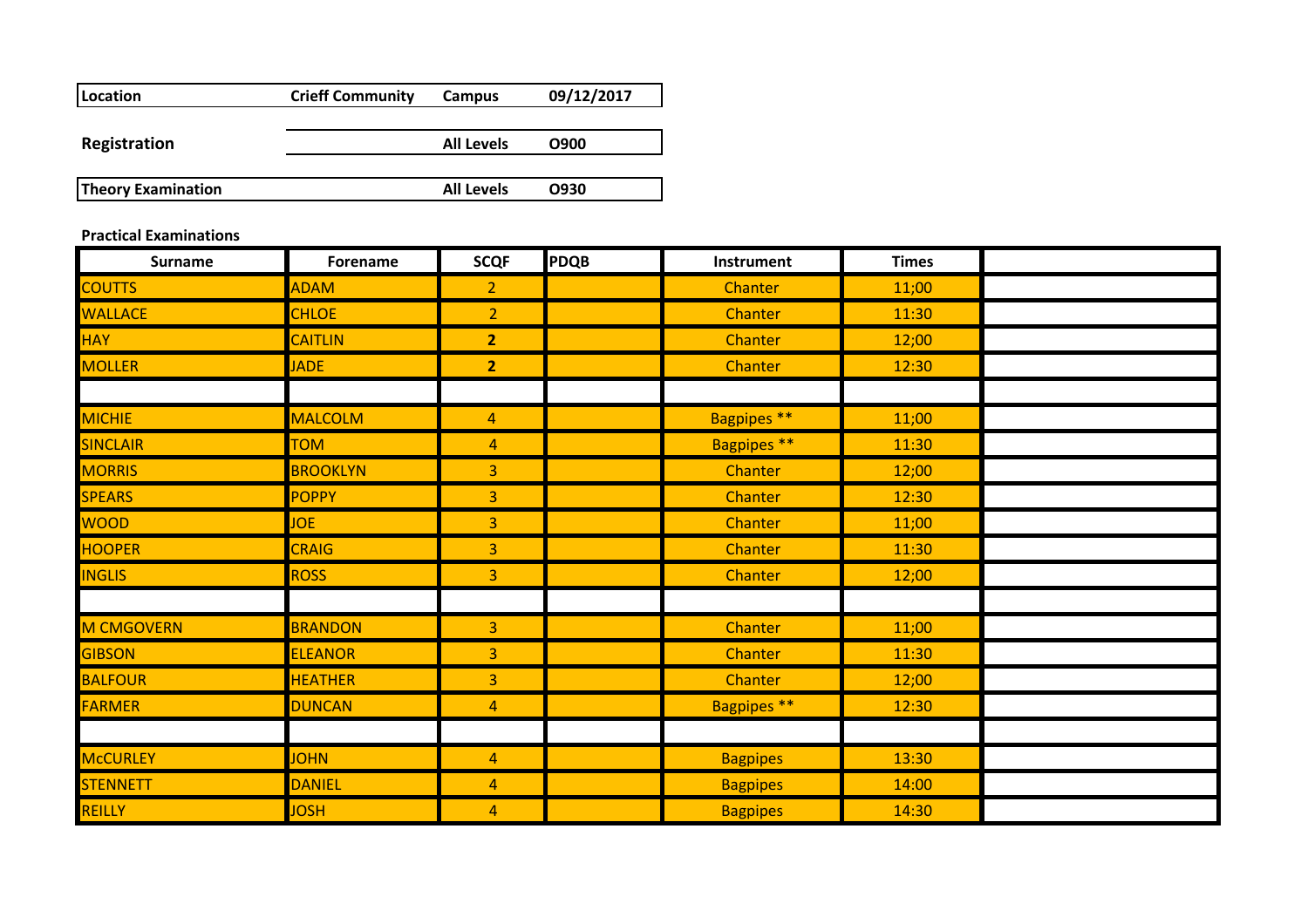| <b>DUNCAN</b>    | <b>LEWIS</b>      | $\overline{4}$   | <b>Bagpipes</b> | 15:00              |  |
|------------------|-------------------|------------------|-----------------|--------------------|--|
| GIBSON           | <b>JACQUELINE</b> | $\overline{4}$   | <b>Bagpipes</b> | 13:30              |  |
| ERIN             | <b>CLARK</b>      | $\overline{4}$   | <b>Bagpipes</b> | 14:00              |  |
| <b>LIDDELL</b>   | <b>JACK</b>       | $\overline{4}$   | <b>Bagpipes</b> | 14:30              |  |
| <b>DUTHIE</b>    | <b>CAITLIN</b>    | $\overline{4}$   | <b>Bagpipes</b> | 15:00              |  |
| PEACOCK          | <b>AVA</b>        | $\overline{4}$   | <b>Bagpipes</b> | 13:30              |  |
|                  |                   |                  |                 |                    |  |
| <b>CRAWFORD</b>  | <b>MAX</b>        | $\overline{5}$   | <b>Bagpipes</b> | 14:00              |  |
| <b>MURRAY</b>    | <b>KEIRAN</b>     | 5                | <b>Bagpipes</b> | 14:30              |  |
| <b>AITKEN</b>    | <b>ANDREW</b>     | $\overline{5}$   | <b>Bagpipes</b> | 15:00              |  |
| <b>FOX</b>       | MILLY             | $\overline{5}$   | <b>Bagpipes</b> | 13:30              |  |
| <b>BROADBENT</b> | <b>ISLA</b>       | 5                | <b>Bagpipes</b> | 14:00              |  |
| <b>BEESON</b>    | <b>MAIA</b>       | $\overline{5}$   | <b>Bagpipes</b> | 14:30              |  |
|                  |                   |                  |                 |                    |  |
| <b>BLACK</b>     | <b>CRAIG</b>      | $6\phantom{a}$   | <b>Bagpipes</b> | 15:00              |  |
| <b>CUMMING</b>   | <b>JOHN</b>       | $\boldsymbol{6}$ | <b>Bagpipes</b> | 15:30              |  |
| <b>RATHBONE</b>  | <b>SARA</b>       | 6                | <b>Bagpipes</b> | <b>Theory Only</b> |  |
|                  |                   |                  |                 |                    |  |
| <b>MCANDREW</b>  | <b>TOMMI</b>      | $\overline{3}$   | <b>Bnare</b>    | 11:45              |  |
| <b>DUNCAN</b>    | <b>KEIRAN</b>     | $\overline{3}$   | <b>Snare</b>    | 12:30              |  |
|                  |                   |                  |                 |                    |  |
| <b>BLACK</b>     | <b>ERIN</b>       | $\overline{4}$   | <b>Snare</b>    | 11:00              |  |
| <b>LIDDELL</b>   | <b>DANA</b>       | $\overline{4}$   | <b>Snare</b>    | 11:45              |  |
| <b>SINCLAIR</b>  | <b>ROBERT</b>     | $\overline{4}$   | <b>Snare</b>    | 12:30              |  |
|                  |                   |                  |                 |                    |  |
| <b>PATERSON</b>  | <b>LYNDSEY</b>    | $6\phantom{1}$   | <b>Snare</b>    | 13:45              |  |
| <b>POTTER</b>    | <b>KIRK</b>       | $6\phantom{1}$   | Snare           | 14:30              |  |
| SPALDING         | <b>ISLAY</b>      | $6 \overline{6}$ | <b>Snare</b>    | 13:45              |  |